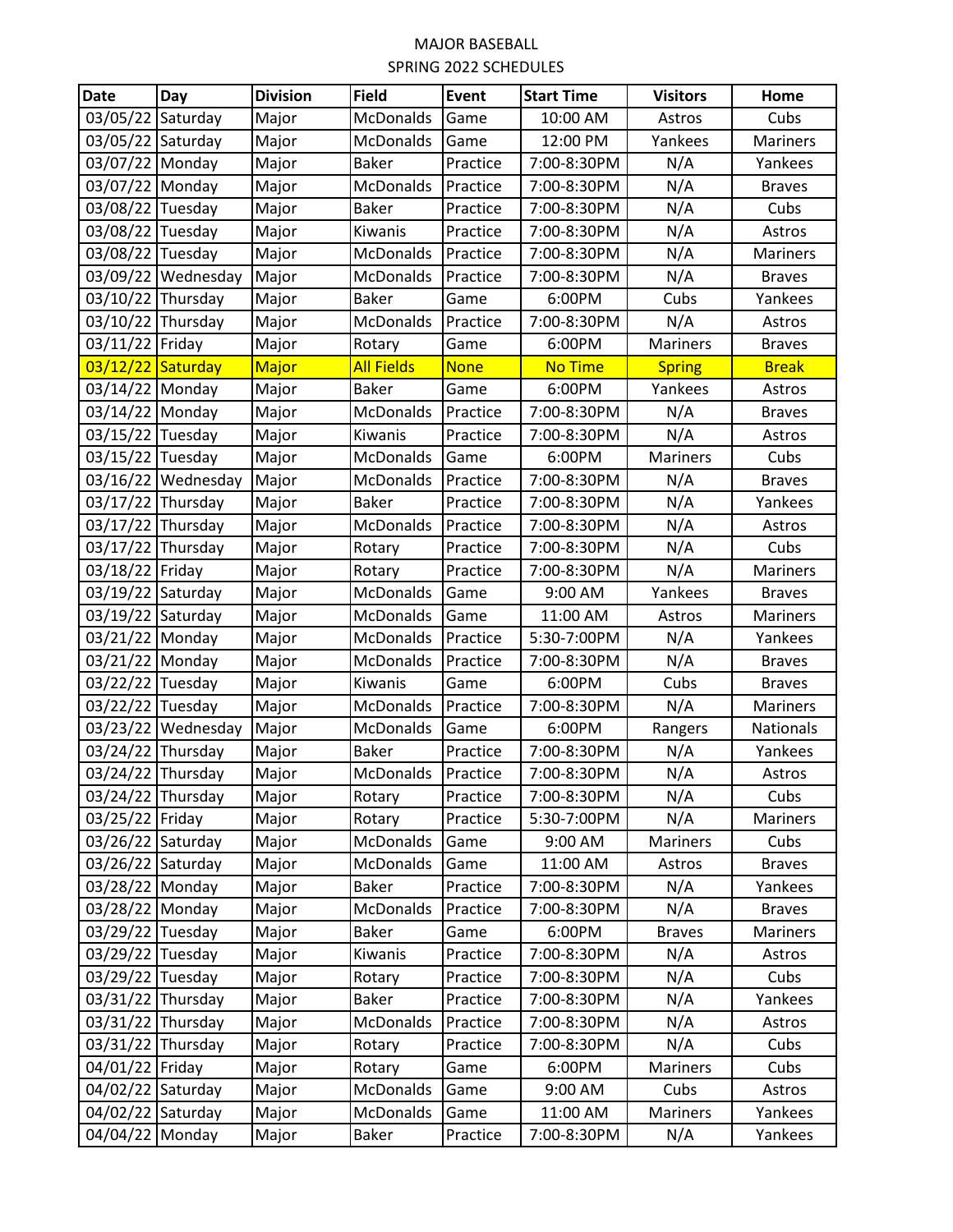## MAJOR BASEBALL SPRING 2022 SCHEDULES

| <b>Date</b>       | Day                | <b>Division</b> | <b>Field</b>     | Event    | <b>Start Time</b> | <b>Visitors</b> | Home            |
|-------------------|--------------------|-----------------|------------------|----------|-------------------|-----------------|-----------------|
| 04/05/22 Tuesday  |                    | Major           | <b>Baker</b>     | Practice | 7:00-8:30PM       | N/A             | Cubs            |
| 04/05/22 Tuesday  |                    | Major           | Kiwanis          | Practice | 7:00-8:30PM       | N/A             | Astros          |
| 04/05/22 Tuesday  |                    | Major           | McDonalds        | Game     | 6:00PM            | <b>Mariners</b> | <b>Braves</b>   |
|                   | 04/06/22 Wednesday | Major           | McDonalds        | Practice | 7:00-8:30PM       | N/A             | <b>Braves</b>   |
| 04/07/22 Thursday |                    | Major           | <b>Baker</b>     | Practice | 7:00-8:30PM       | N/A             | Astros          |
| 04/07/22 Thursday |                    | Major           | McDonalds        | Game     | 6:00PM            | <b>Braves</b>   | Yankees         |
| 04/07/22 Thursday |                    | Major           | Rotary           | Practice | 7:00-8:30PM       | N/A             | Cubs            |
| 04/08/22 Friday   |                    | Major           | McDonalds        | Game     | 6:00PM            | Mariners        | <b>Braves</b>   |
| 04/09/22 Saturday |                    | Major           | McDonalds        | Game     | 9:00 AM           | Astros          | <b>Mariners</b> |
| 04/11/22 Monday   |                    | Major           | Baker            | Game     | 6:00PM            | Yankees         | Cubs            |
| 04/11/22 Monday   |                    | Major           | McDonalds        | Game     | 6:00PM            | Astros          | <b>Braves</b>   |
| 04/12/22 Tuesday  |                    | Major           | Kiwanis          | Practice | 7:00-8:30PM       | N/A             | Astros          |
| 04/12/22 Tuesday  |                    | Major           | McDonalds        | Practice | 7:00-8:30PM       | N/A             | <b>Mariners</b> |
|                   | 04/13/22 Wednesday | Major           | McDonalds        | Practice | 7:00-8:30PM       | N/A             | <b>Braves</b>   |
| 04/14/22 Thursday |                    | Major           | McDonalds        | Practice | 7:00-8:30PM       | N/A             | Astros          |
| 04/14/22 Thursday |                    | Major           | Rotary           | Practice | 7:00-8:30PM       | N/A             | Cubs            |
| 04/15/22 Friday   |                    | Major           | Rotary           | Practice | 5:30-7:00PM       | N/A             | Mariners        |
| 04/16/22 Saturday |                    | Major           | McDonalds        | Game     | 9:00 AM           | Cubs            | Astros          |
| 04/16/22 Saturday |                    | Major           | McDonalds        | Game     | 11:00 AM          | Mariners        | Yankees         |
| 04/18/22 Monday   |                    | Major           | <b>Baker</b>     | Game     | 6:00PM            | Yankees         | Astros          |
| 04/18/22 Monday   |                    | Major           | McDonalds        | Practice | 7:00-8:30PM       | N/A             | <b>Braves</b>   |
| 04/19/22 Tuesday  |                    | Major           | <b>Baker</b>     | Practice | 7:00-8:30PM       | N/A             | Cubs            |
| 04/19/22 Tuesday  |                    | Major           | Kiwanis          | Practice | 7:00-8:30PM       | N/A             | Astros          |
| 04/19/22 Tuesday  |                    | Major           | McDonalds        | Game     | 6:00PM            | <b>Braves</b>   | Mariners        |
|                   | 04/20/22 Wednesday | Major           | McDonalds        | Practice | 7:00-8:30PM       | N/A             | <b>Braves</b>   |
| 04/21/22 Thursday |                    | Major           | Rotary           | Practice | 7:00-8:30PM       | N/A             | Cubs            |
| 04/22/22 Friday   |                    | Major           | Rotary           | Practice | 5:30-7:00PM       | N/A             | Mariners        |
| 04/23/22 Saturday |                    | Major           | McDonalds        | Game     | 9:00 AM           | Astros          | <b>Mariners</b> |
| 04/23/22 Saturday |                    | Major           | <b>McDonalds</b> | Game     | 11:00 AM          | <b>Braves</b>   | Yankees         |
| 04/25/22 Monday   |                    | Major           | <b>McDonalds</b> | Game     | 6:00PM            | Yankees         | Astros          |
| 04/26/22 Tuesday  |                    | Major           | <b>Baker</b>     | Game     | 6:00PM            | Cubs            | <b>Braves</b>   |
| 04/26/22 Tuesday  |                    | Major           | Kiwanis          | Practice | 7:00-8:30PM       | N/A             | Astros          |
| 04/26/22 Tuesday  |                    | Major           | McDonalds        | Practice | 7:00-8:30PM       | N/A             | Mariners        |
|                   | 04/27/22 Wednesday | Major           | McDonalds        | Practice | 7:00-8:30PM       | N/A             | <b>Braves</b>   |
| 04/28/22 Thursday |                    | Major           | <b>Baker</b>     | Practice | 7:00-8:30PM       | N/A             | Yankees         |
|                   | 04/28/22 Thursday  | Major           | McDonalds        | Practice | 7:00-8:30PM       | N/A             | Astros          |
| 04/28/22 Thursday |                    | Major           | Rotary           | Practice | 7:00-8:30PM       | N/A             | Cubs            |
| 04/29/22 Friday   |                    | Major           | Rotary           | Practice | 5:30-7:00PM       | N/A             | <b>Mariners</b> |
| 04/30/22 Saturday |                    | Major           | McDonalds        | Game     | 9:00 AM           | Cubs            | Mariners        |
| 05/02/22 Monday   |                    | Major           | <b>Baker</b>     | Practice | 7:00-8:30PM       | N/A             | Yankees         |
| 05/02/22 Monday   |                    | Major           | McDonalds        | Practice | 7:00-8:30PM       | N/A             | <b>Braves</b>   |
| 05/03/22 Tuesday  |                    | Major           | Kiwanis          | Practice | 7:00-8:30PM       | N/A             | Mariners        |
| 05/03/22 Tuesday  |                    | Major           | McDonalds        | Game     | 6:00PM            | Cubs            | Yankees         |
|                   | 05/04/22 Wednesday | Major           | McDonalds        | Practice | 7:00-8:30PM       | N/A             | <b>Braves</b>   |
| 05/05/22 Thursday |                    | Major           | Baker            | Game     | 6:00PM            | <b>Braves</b>   | Astros          |
| 05/05/22 Thursday |                    | Major           | Rotary           | Practice | 7:00-8:30PM       | N/A             | Cubs            |